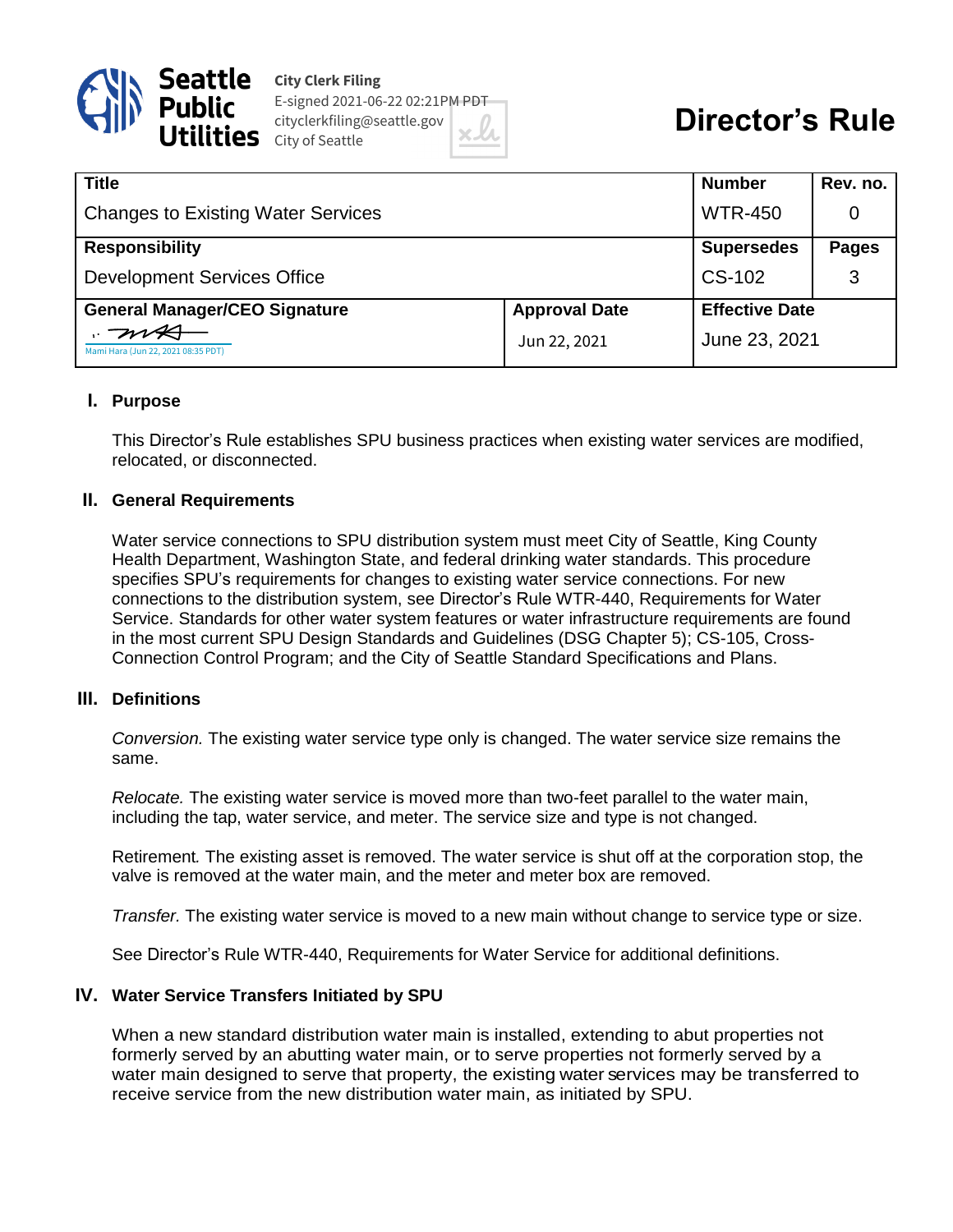- A. The property owner is not responsible for SPU's cost to retire the existing water service and to relocate the existing water service to a location designated for service from the new distribution water main.
	- 1. The property owner is responsible for connecting the private water line to the relocated meter, as needed, at the owner's cost.
	- 2. If the property owner declines to have the water service transferred during the water main construction project, any future retirement of the existing water service and new water tap is at the owners' expense and discretion.
- B. Existing water services transferred to new water mains shall meet the current standards for water services whenever feasible.

# **V. Water Service Changes Initiated by Property Owner**

- A. Existing Water Service Size
	- 1. A property owner may request a change in the size of an existing water service. Charges are outlined in Director's Rule FIN-220.2, Development Charges.
	- 2. These requests shall be treated as a new service request and require a Water Availability Certificate (WAC) pursuant to WTR-440.
- B. Existing Water Service Type
	- 1. A property owner may request conversion of an existing domestic, combination, or irrigation water service to any other type of the same size by SPU. Services consisting entirely of copper pipe or entirely of ductile iron pipe shall only be modified to the extent needed to accommodate any new metering device required for the change in service type. Charges are outlined in Director's Rule FIN-220.2, Development Charges.
	- 2. A property owner may request conversion of an existing fire-only water service to another use only through the WAC review and approval process by SPU and the Fire Marshal. The WAC review will determine any requirements necessary to facilitate the converted water service and shall be evaluated as a new water service. When the former fire-only service consists entirely of copper pipe or entirely of ductile iron pipe, installation charges shall be limited to the actual cost of installing the new metering device and the standard meter enclosure for that size and type of new meter. Charges are outlined in Director's Rule FIN-220.2, Development Charges.
- C. Existing Water Service Location
	- 1. A property owner may request an in-line adjustment of an existing service to accommodate changes to the street right-of-way occupied by the existing service, accommodate changes in SPU access to the service, or avoid other conflicts impacting the operation and maintenance of the water service or the property owner's access to water provided by the existing service. Charges are outlined in Director's Rule FIN-220.2, Development Charges.